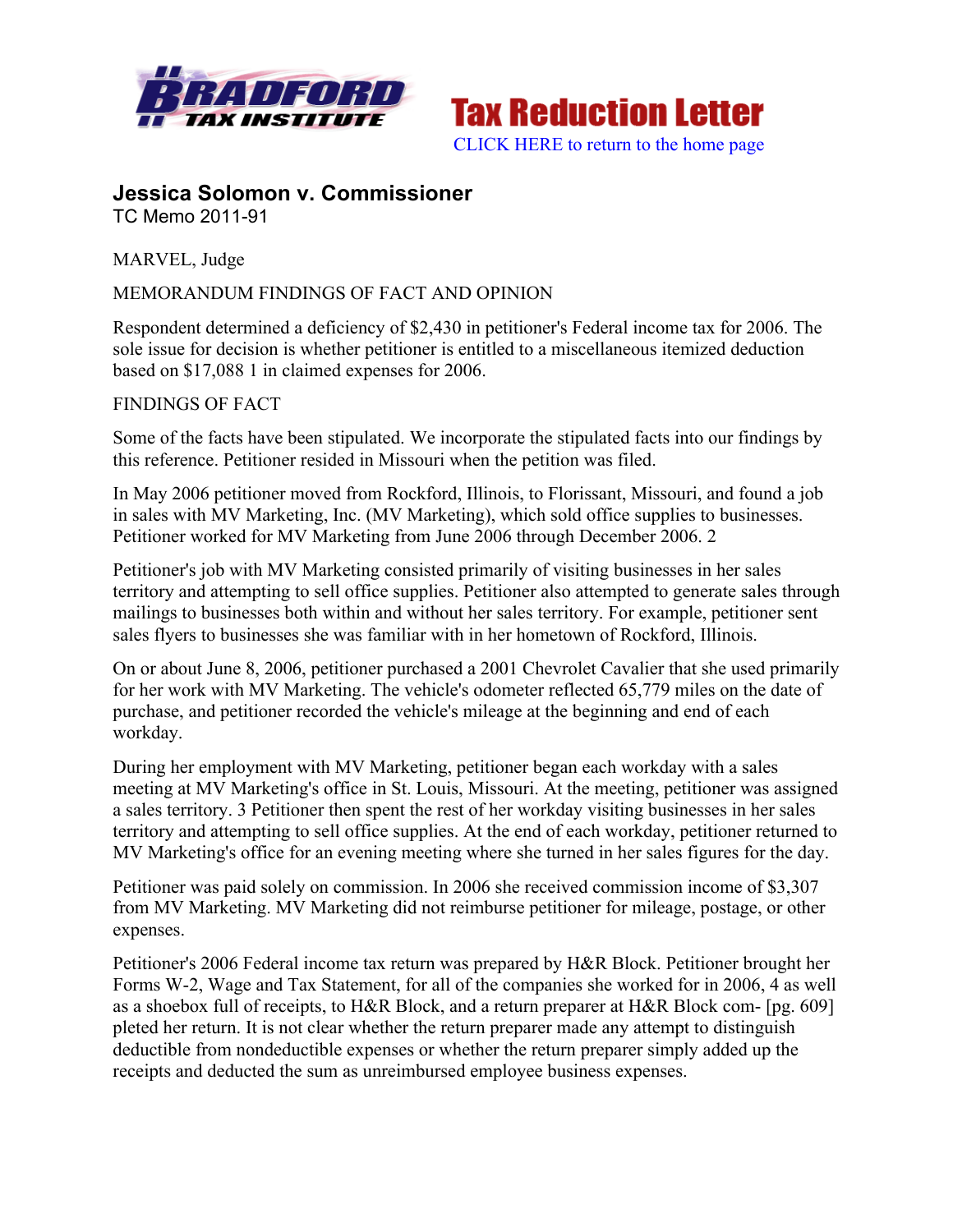On her 2006 Form 1040, U.S. Individual Income Tax Return, petitioner claimed \$16,614 in unreimbursed employee business expenses. These expenses consisted of \$8,340 in vehicle expenses (on the basis of 18,741 miles driven for business between June and December 2006) and \$8,274 of other business expenses. Petitioner also claimed \$474 in tax preparation fees. After application of the 2-percent floor, these expenses totaling \$17,088 generated a deduction amount of \$16,203.

On January 28, 2009, respondent issued a notice of deficiency with respect to petitioner's 2006 Federal income tax return. Respondent disallowed all of petitioner's unreimbursed employee business expenses and tax preparation fees. Petitioner timely filed a petition with this Court contesting the notice of deficiency.

At trial petitioner submitted only 14 receipts to substantiate the unreimbursed employee business expenses and tax preparation fees claimed on her 2006 Federal income tax return. Petitioner also submitted a mileage log with respect to her use of the Chevrolet Cavalier from June through December 2006. Petitioner explained that she kept most of her receipts in the office of a retail store where her then boyfriend worked and that the receipts were lost when authorities seized the store as part of an unrelated investigation.

### OPINION

### I. Deductions

Deductions are a matter of legislative grace, and the taxpayer generally bears the burden of proving he or she is entitled to the deductions claimed. Rule 142(a); New Colonial Ice Co. v. Helvering, 292 U.S. 435, 440 [13 AFTR 1180] (1934). If the taxpayer produces credible evidence with respect to any factual issue relevant to ascertaining the taxpayer's liability and meets certain other requirements, section 7491(a) shifts the burden to the Commissioner with respect to these factual issues. Petitioner does not assert that section 7491(a) shifts the burden to respondent, and the record does not permit us to conclude that section 7491(a) applies. Consequently, petitioner bears the burden of proof with respect to all factual issues.

 Section 162(a) generally allows a deduction for all ordinary and necessary expenses paid or incurred during the taxable year in carrying on any trade or business. Unreimbursed employee business expenses generally are deductible under section 162(a). However, such expenses are miscellaneous itemized deductions, see secs.  $62(a)(1)$ ,  $67(b)$ , and are deductible only to the extent such deductions, in the aggregate, exceed 2 percent of the taxpayer's adjusted gross income, sec. 67(a); Alexander v. Commissioner, T.C. Memo. 1995-51 [1995 RIA TC Memo ¶95,051], affd. 72 F.3d 938 [77 AFTR 2d 96-301] (1st Cir. 1995). Tax preparation fees generally are deductible under section 212(3) but also are subject to the 2-percent floor for miscellaneous itemized deductions. Sec. 67(a); see, e.g., Crouch v. Commissioner, T.C. Memo. 1995-289 [1995 RIA TC Memo ¶95,289]. No deduction is allowed for personal, living, or family expenses. Sec. 262.

Taxpayers must maintain adequate records to substantiate their claimed deductions. Sec. 6001; Shea v. Commissioner, 112 T.C. 183, 186 (1999); sec. 1.6001-1(a), Income Tax Regs. When a taxpayer establishes that he or she has incurred a deductible expense but is unable to substantiate the exact amount, we may estimate the deductible amount (the Cohan rule). Cohan v. Commissioner, 39 F.2d 540, 543-544 [8 AFTR 10552] (2d Cir. 1930); Vanicek v. Commissioner, 85 T.C. 731, 742-743 (1985). In these instances, the Court is permitted to make as close an approximation of the allowable expense as it can, bearing heavily against the taxpayer whose inexactitude is of his or her own making. Cohan v. Commissioner, supra at 544.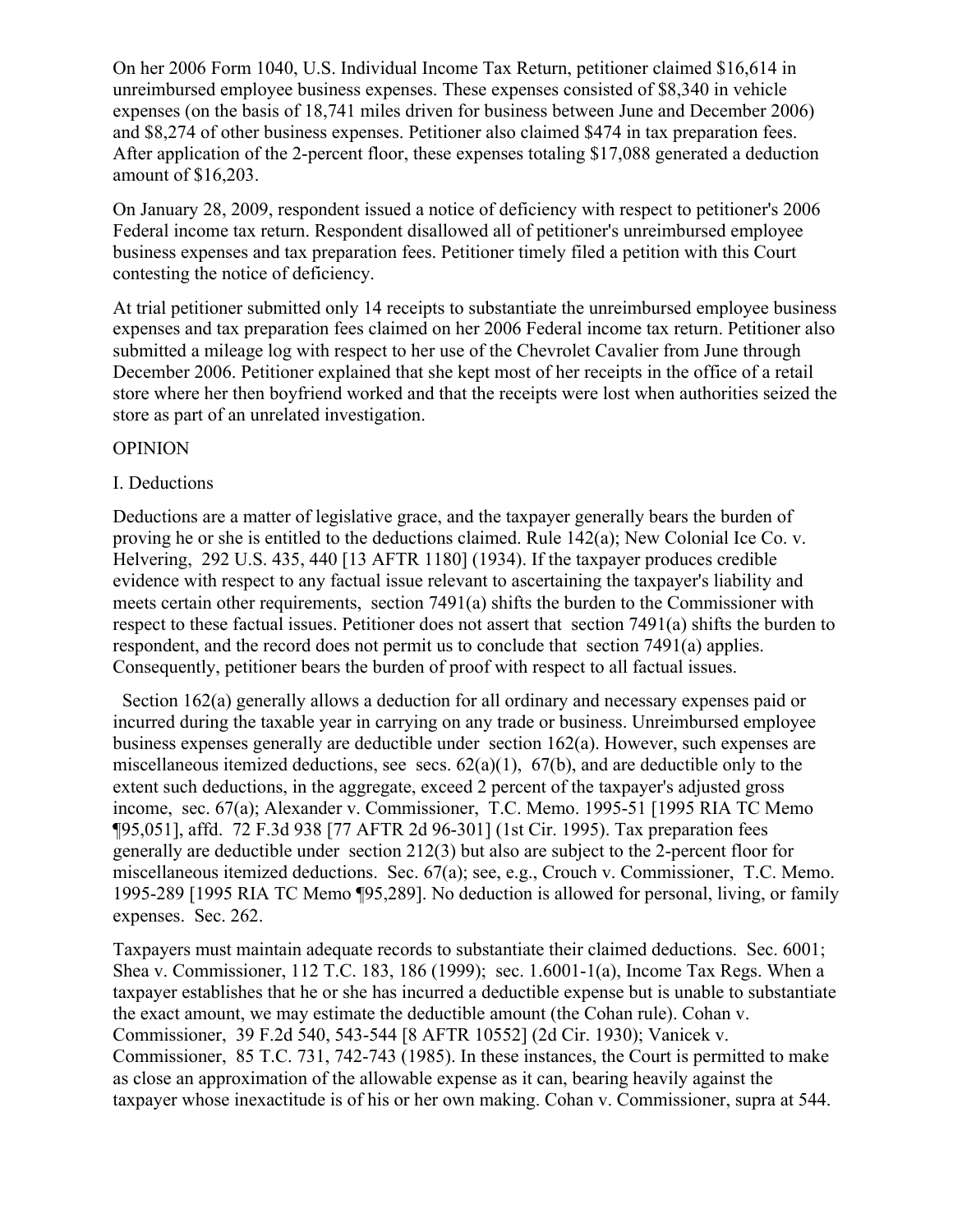To estimate the amount of an expense, however, the Court must have some basis upon which to make an estimate. [pg. 610] Vanicek v. Commissioner, supra at 742-743. Without such a basis, any allowance would amount to "unguided largesse." Williams v. United States, 245 F.2d 559, 560 [51 AFTR 594] (5th Cir. 1957).

In some instances, a taxpayer must satisfy strict substantiation requirements to deduct expenses that would otherwise be deductible under section 162. For example, section 274(d) provides that no deduction is allowed with respect to, inter alia, any listed property (as defined in section 280F(d)(4)), unless the taxpayer substantiates by adequate records or by sufficient evidence corroborating the taxpayer's own statement (1) the amount of the expense or item; (2) the time and place of the travel, entertainment, or expense; (3) the business purpose of the entertainment or expense; and (4) the taxpayer's relationship to the person or persons entertained. Section 280F(d)(4) defines listed property as, inter alia, any passenger automobile or any other property used as a means of Section 274(d) supersedes the Cohan rule with transportation. respect to section 280F(d)(4) listed property. Sanford v. Commissioner, 50 T.C. 823, 827-828 (1968), affd. 412 F.2d 201 [24 AFTR 2d 69-5021] (2d Cir. 1969). Consequently, we are precluded from allowing vehicle expenses on the basis of any estimate or approximation or the taxpayer's uncorroborated testimony. Id.

#### A. Vehicle Expenses

As noted above, vehicle expenses that are deducted as business expenses will be disallowed in full unless the taxpayer satisfies strict substantiation requirements. Secs. 274(d), 280F(d)(4). As applicable to vehicle expenses, section 274(d) requires a taxpayer to substantiate the expenses by adequate records or other corroborating evidence of (1) the amount of each use (i.e., the mileage), (2) the time and place of the use, and (3) the business purpose of the use. See Fessey v. Commissioner, T.C. Memo. 2010-191 [TC Memo 2010-191]; sec. 1.274-5T(b)(6), (c)(2), Temporary Income Tax Regs., 50 Fed. Reg. 46016, 46017 (Nov. 6, 1985). In the absence of adequate records to substantiate an element of an expense, a taxpayer may establish an element by "his own statement, whether written or oral, containing specific information in detail as to such element", and by "other corroborative evidence sufficient to establish such element." Sec. 1.274-5T(c)(3)(i), Temporary Income Tax Regs., 50 Fed. Reg. 46020 (Nov. 6, 1985).

Petitioner kept track of her automobile mileage using a daily mileage log. However, there are several problems with the mileage log. First, the mileage log simply notes the odometer reading on petitioner's car at the beginning and end of each day and includes no information regarding where petitioner drove, the purpose of the trip, or petitioner's business relationship to the persons she visited. Second, petitioner included in the mileage log the roughly 27 miles she drove each workday commuting to and from MV Marketing's office. 5 Finally, petitioner conceded that she may have included some personal trips in the mileage log. 6 Petitioner did not present any evidence at trial, such as appointment books, calendars, or maps of her sales territories, to corroborate the bare information contained in the mileage log, nor did she testify with any specificity regarding her vehicle expenses in 2006.

Although we do not doubt that petitioner used her Chevrolet Cavalier for business between June and December 2006, we have no choice but to deny in full petitioner's deduction for mileage expenses. For the reasons discussed in the preceding paragraph, petitioner's mileage log does not satisfy the adequate records requirement of section 274(d), petitioner did not present any documentary evidence to corroborate the mileage log, and petitioner's testimony was not detailed or specific enough to satisfy the requirements of section  $274(d)$  and section  $1.274-5T(c)(3)$ , Temporary Income Tax Regs., supra. Moreover, we are not permitted to estimate petitioner's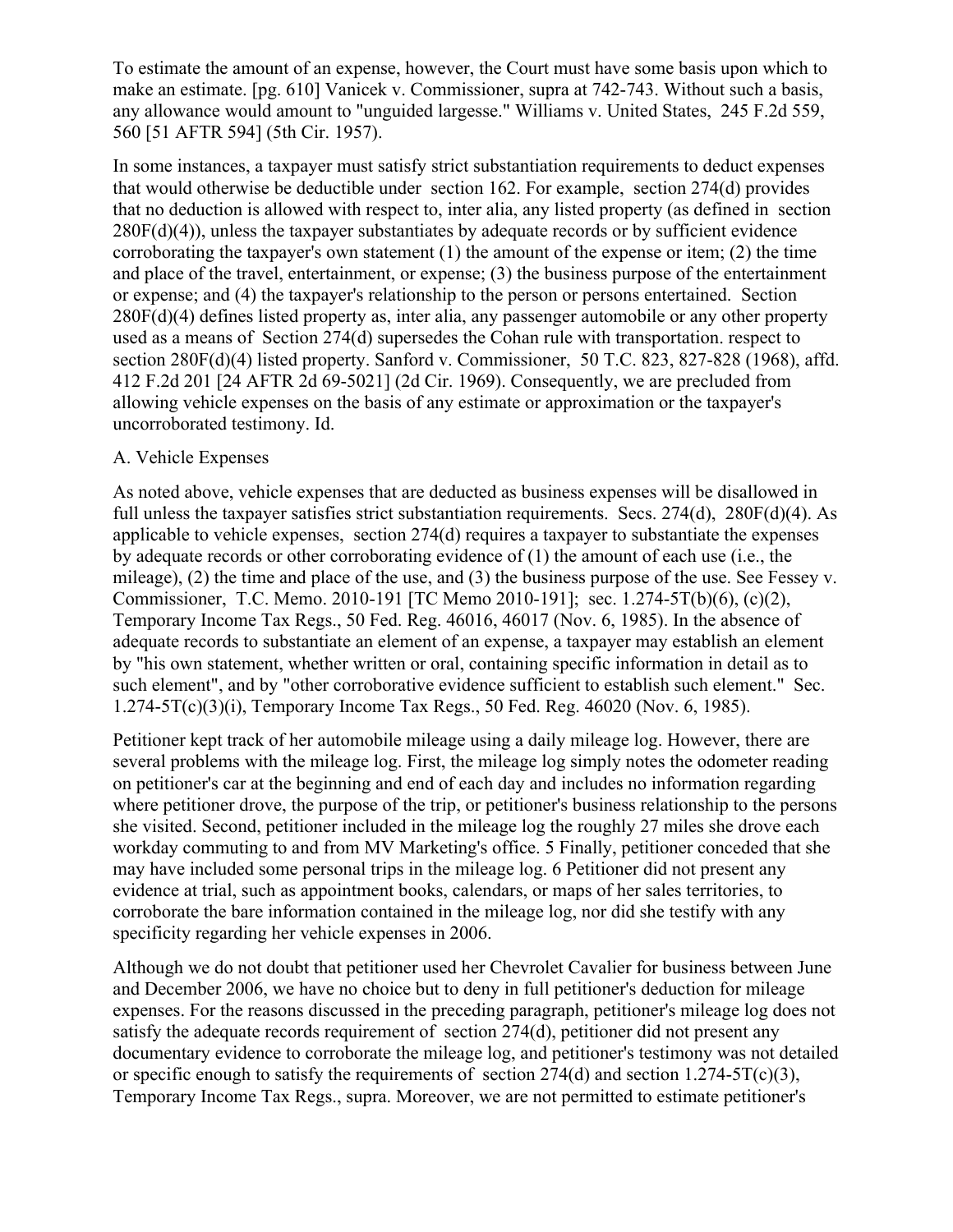mileage because section 274(d) supersedes the Cohan rule. Consequently, [pg. 611] petitioner's deduction for mileage expenses is denied in full.

# B. Other Business Expenses

As noted above, unreimbursed employee business expenses generally are deductible under section 162(a), subject to the 2-percent floor of section 67(a). However, a taxpayer's failure to seek reimbursement from his or her employer for expenses that were reimbursable under the employer's reimbursement policy precludes deducting such expenses as unreimbursed employee business expenses. Orvis v. Commissioner, 788 F.2d 1406, 1408 [57 AFTR 2d 86-1356] (9th Cir. 1986), affg. T.C. Memo. 1984-533 [¶84,533 PH Memo TC]; Lucas v. Commissioner, 79 T.C. 1, 7 (1982). We accept as credible petitioner's testimony that MV Marketing did not, and would not, reimburse her for expenses incurred in her work.

Petitioner deducted other business expenses of \$8,274. However, petitioner presented only limited receipts to substantiate the claimed deductions, and some of the records relate to expenses incurred before petitioner began her employment with MV Marketing. After eliminating these expenses, the record reflects the following expenses:

| Date           | Expense               | Amount |  |
|----------------|-----------------------|--------|--|
|                |                       |        |  |
| July 13, 2006  | Postage               | \$14   |  |
| July 24, 2006  | <b>Business books</b> | 55     |  |
| Aug. 17, 2006  | Postage               | 19     |  |
| Sept. 20, 2006 | Postage               | 12     |  |
| Nov. 6, 2006   | Postage               | 14     |  |
| Dec. 26, 2006  | Postage               | 9      |  |
|                |                       |        |  |
| Total          |                       | 123    |  |

Petitioner has met her burden of establishing that these expenses were incurred, and on the basis of petitioner's testimony, we are satisfied that the expenses were related to petitioner's job in sales for MV Marketing. Petitioner appears to concede that she cannot substantiate any additional expenses.

With respect to the remaining claimed expenses, i.e., \$8,151, petitioner has not established that she incurred those expenses, nor has she presented any evidence that would allow us to estimate the amounts. 7 See Cohan v. Commissioner, 39 F.2d at 543-544. Consequently, respondent's determination is sustained with respect to the remaining claimed expenses.

# C. Tax Preparation Fees

Section 212(3) allows a deduction for costs incurred in the preparation of a tax return. Hughes v. Commissioner, T.C. Memo. 2008-249 [TC Memo 2008-249]. However, the taxpayer bears the burden of proving that he or she incurred the costs and of maintaining appropriate records to substantiate the deduction. See sec. 6001; sec. 1.6001-1(a), Income Tax Regs.

Petitioner deducted tax preparation fees of \$474 but did not maintain records to substantiate the deduction. Instead, petitioner submitted receipts for \$127 and \$119 from H&R Block, dated November 10 and 17, 2006, respectively, as well as a voided check for \$127 dated November 10, 2006. 8 The receipt for \$127 and the voided check in the same amount appear to relate to a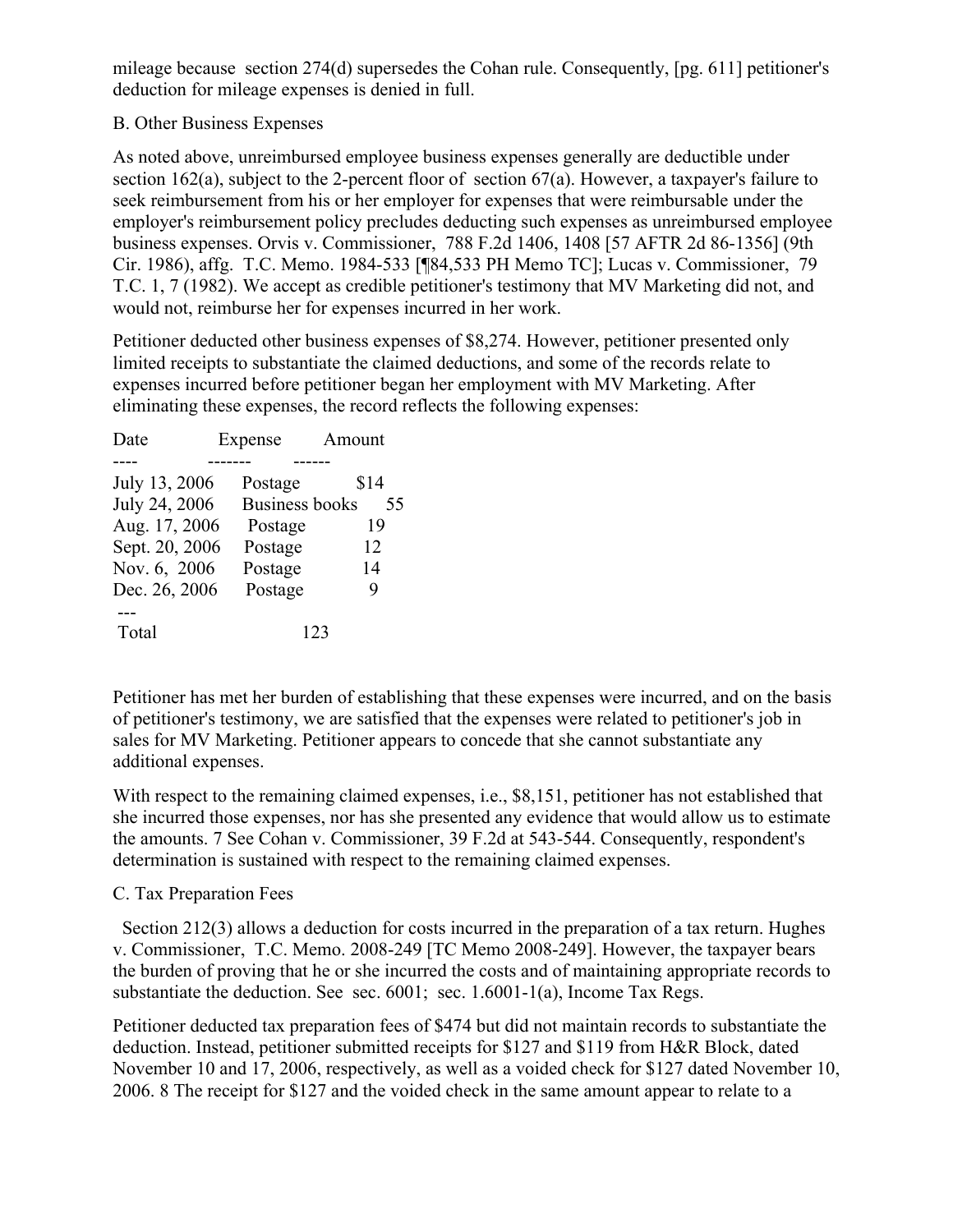clothing company that was run by petitioner's then boyfriend, and the receipt for \$119 bears the name of another individual. Moreover, the receipts cannot possibly relate to petitioner's 2006 Federal income tax return because they were issued in November 2006; i.e., before petitioner's 2006 taxable year had concluded. While we are inclined to believe that petitioner incurred some expense to have H&R Block prepare her 2006 Federal income tax return, petitioner did not substantiate the deduction, and there is no evidence in the record that would allow us to estimate the [pg. 612] amount of the deductible expense. 9 Consequently, respondent's determination with respect to the tax preparation fees is sustained.

## II. Conclusion

In summary, we conclude that petitioner's claimed mileage expenses are disallowed in full, her other business expenses are allowable only to the extent of \$123, and her tax preparation fees are disallowed in full. Petitioner's allowable deductions are less than 2 percent of her 2006 adjusted gross income, which was \$44,263 and, therefore, petitioner is not entitled to deduct miscellaneous itemized deductions.

We have considered all other arguments raised by the parties and, to the extent not discussed above, we conclude they are irrelevant, moot, or without merit.

To reflect the foregoing,

Decision will be entered for respondent.

1 All monetary figures have been rounded to the nearest dollar. Unless otherwise indicated, all section references refer to the Internal Revenue Code in effect for the year in issue, and all Rule references refer to the Tax Court Rules of Practice and Procedure.

2 During part of her employment with MV Marketing, petitioner worked part time.

3 Sales territories were typically assigned weekly but would sometimes change during the week if, for example, the salesperson had exhausted the territory.

4 Petitioner received Forms W-2 with respect to her taxable year 2006 from MV Marketing, Omni Consumer Tax, Inc., and General Motors.

5 It is well established that expenses incurred in commuting from one's home to one's place of employment are nondeductible. E.g., Randolph v. Commissioner, 74 T.C. 284, 292 (1980).

6 Respondent also argues there is no evidence that the mileage log was prepared contemporaneously. However, we accept as credible petitioner's testimony that she recorded her mileage at the beginning and end of each day.

7 Sec. 1.274-5T(c)(5), Temporary Income Tax Regs., 50 Fed. Reg. 46022 (Nov. 6, 1985), allows substantiation by reasonable reconstruction where a taxpayer can show that the absence of records is due to circumstances beyond his or her control, such as a fire, flood, or other casualty. Even if we were to assume, arguendo, that the seizure of petitioner's records by authorities in an unrelated investigation was a circumstance beyond her control, petitioner failed to reconstruct her records through corroborating records or testimony regarding the specific expenses incurred.

8 The voided check appears to have been submitted in order to process the \$127 payment. It is not clear why petitioner actually filled out and signed the check.